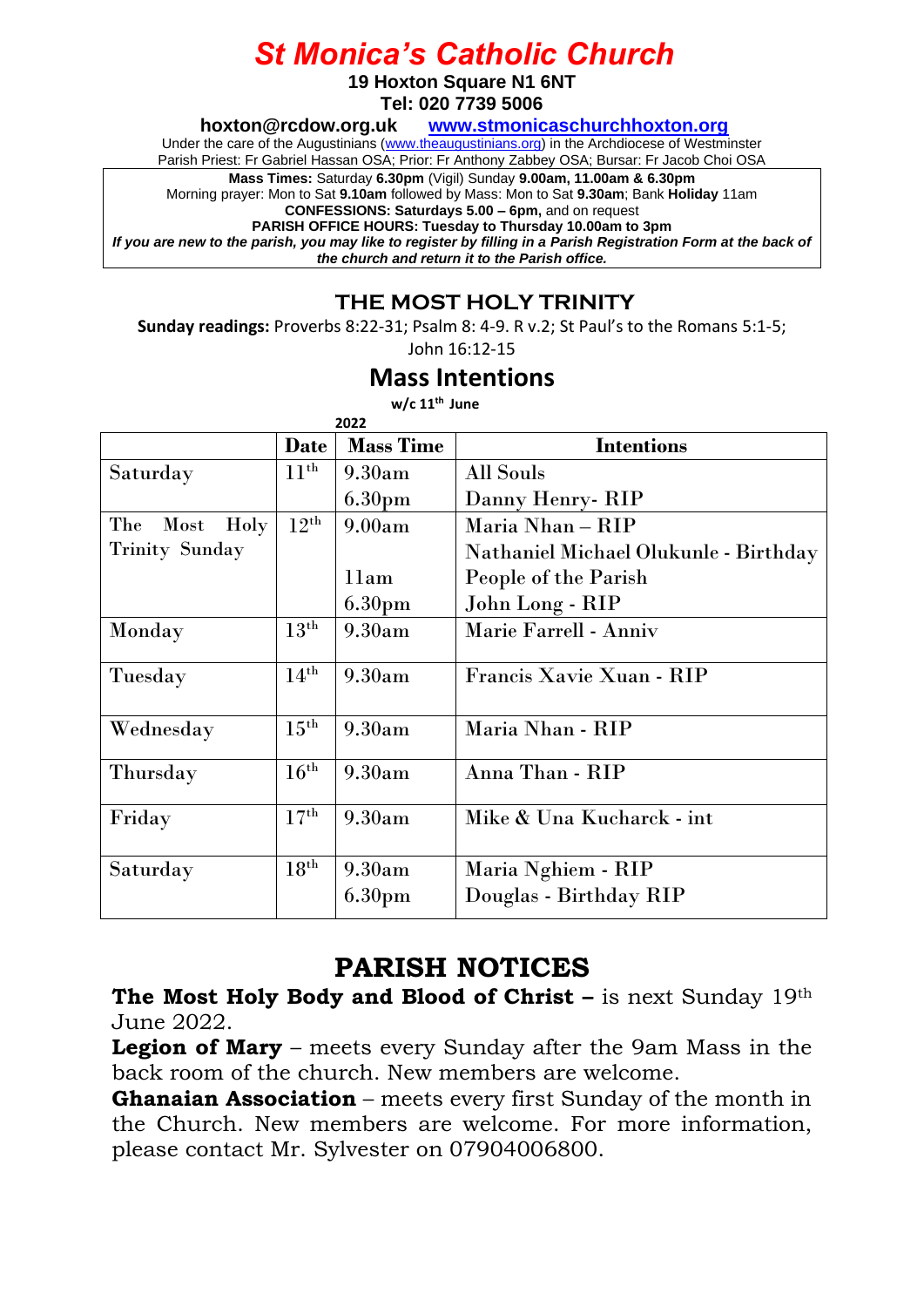**The Rosary is prayed daily** after Morning Masses, Monday to Saturday 10am, and on Sunday immediately after the 9am Mass.

**Parish Youth ministry (11-16 year-olds) –** meets every first Sunday of the month after the 12noon Mass in the church. Parents are encouraged to register their children.

**Sunday collection** - The contactless machine (Digital collection plate) is available at the back of the church. You can also donate online through the Parish website – [www.stmonicaschurchhoxton.org.](http://www.stmonicaschurchhoxton.org/) Thank you for your kind donations to the parish.

**Prayer Group for young adults+** - every Wednesday, 7.30pm – 9.30pm in the basement of the priory. The Shalom Catholic Community invites you to grow in the faith and meet new people as you build your spiritual life with Jesus. We meet weekly in the basement room of the priory. **Info:** 07432501250

**Confirmation 2022** – is Friday 24<sup>th</sup> June at 7pm. Bishop Nicholas Hudson will be celebrating this Mass.

**St Monica's Primary school** has a lovely garden space with a pond. If you would like to work on an allotment in the school please speak to the School Business Manager on telephone 020 7739 5824

**Day of Life** – is next Sunday and the second collection is to support the work of pro-life groups in the Diocese.

**Retreat**- Fr Gladson Dabre OSA and Team will lead retreat in Clare Priory with the theme By His Wounds We Are Healed (Isaiah 53:5- 6) from  $1<sup>st</sup> - 3<sup>rd</sup>$  July 2022. To book please phone Kathy on 01787 277326 or email: [clarepriory@clarepriory.net](mailto:clarepriory@clarepriory.net)

**The Parish has organised a Pilgrimage to the Holy Land from 10th – 18th October 2022.** To book a place, please speak with Fr Gabriel or the Parish secretary, Michelle on telephone 020 7739 5006